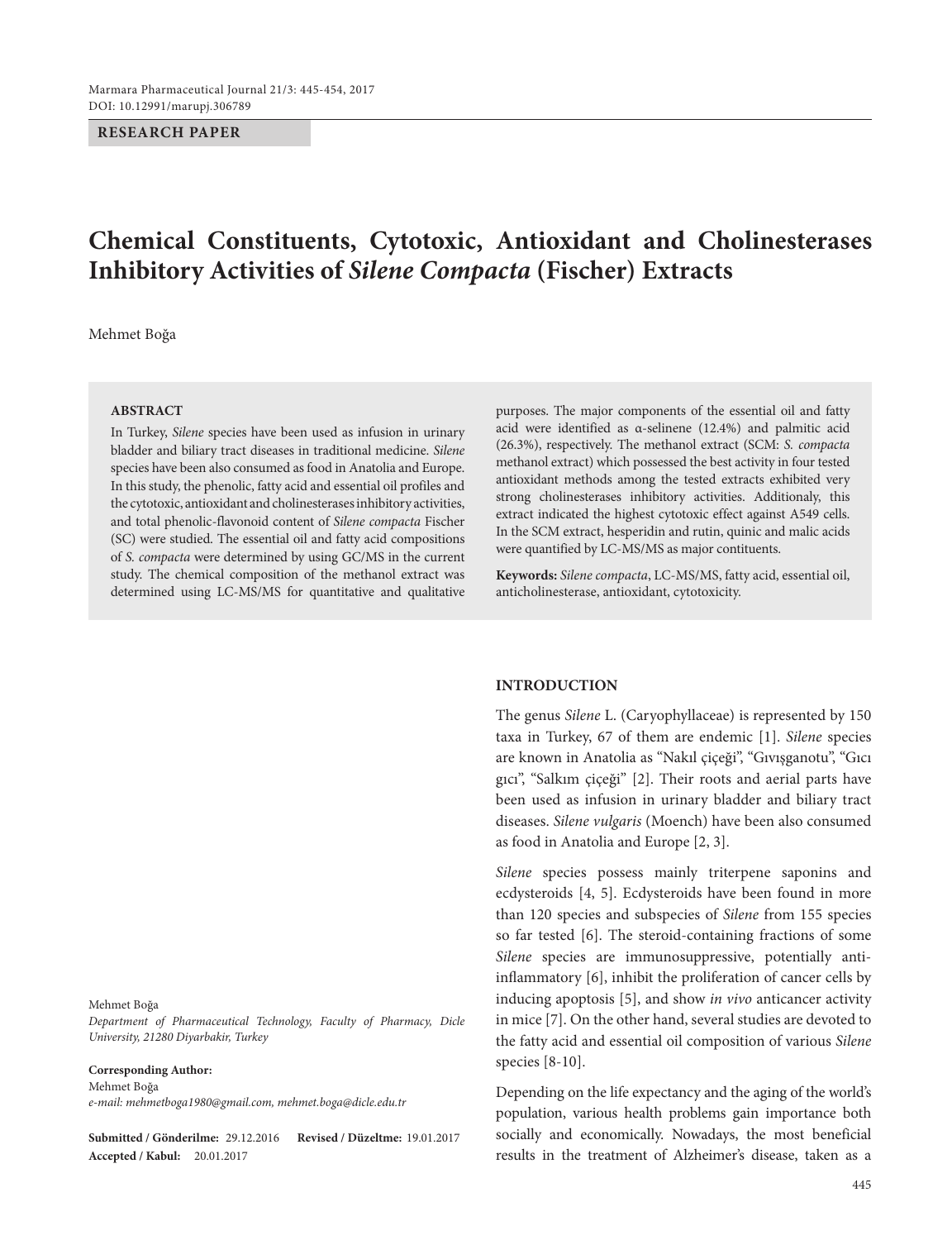single drug group is indicated by acetylcholinesterase (AChE) inhibitors. However, only this group of drugs is used in the mild treatment to moderate Alzheimer's disease and side effects required make identify new anti-Alzheimer's drugs. With the prolonging human life, the increase of chronic diseases (cancer, cardiovascular disease, Alzheimer's, and so on) has attracted the interest to the antioxidants nowadays [11, 12]. On the other hand, synthetic antioxidants are used to extend the shelf life of foods and prevent their degradation. Synthetic antioxidants, BHA (butylated hydroxyanisole), BHT (butylated hydroxytoluene), PG (propyl gallate) and TBHQ (t-butyryllhydroquinone), and by-products formed from them can lead to various diseases [13]. For this reason, finding new antioxidant substances in replace of synthetic ones have gained importance in this field. The antioxidants may be also relevant in slowing the progression of Alzheimer's disease which is frequently seen among elderly people all around the world. Consequently, consumers have been more interested in natural antioxidants to protect their health [14]. Additionaly, recent several scientific studies have been focused on the phenolic compounds of the plants having a number of pharmacological effects and the biological activities [15].

A literature survey showed that there are no reports on the fatty acid, essential oil, phenolic profiles, cytotoxic, antioxidant and anticholinesterase activities of *S. compacta*. At the beginning, the essential oil and fatty acid compositions of *S. compacta* were determined by using GC/MS in the current study. In the next step, related cytotoxic, antioxidant and cholinesterases inhibitory activities; total phenolicflavonoid contents were examined. Finally, the chemical composition of the methanol extract was determined using LC-MS/MS for quantitative and qualitative purposes.

# **MATERIALS AND METHODS**

#### **Plant material**

The aerial parts of *Silene compacta* FISCHER were collected from northwestern Turkey (Şile-Istanbul) in August 2012 by Dr. A. Ertaş, and identified by Dr. Yeter Yeşil. A voucher specimen was deposited in the Herbarium of Istanbul University (ISTE 98051).

# **Extraction of essential oil and GC/MS conditions steam distillation**

Essential oils were obtained using a Clevenger apparatus from the aerial parts of plant, which were crumbled into small pieces and soaked in distilled water for 3 h. The obtained essential oils were dried over anhydrous  $\mathrm{Na}_2\mathrm{SO}_4$  and stored at +4 °C for a sufficient period of time. The essential oil were diluted using  $CH_2Cl_2(1:3 \text{ v/v})$  prior to GC/FID and GC/ MS analysis. The GC/MS and GC/FID procedure described by Ertas *et al*. [15] were applied. GC/FID performed using Thermo Electron Trace GC FID detector and GC/MS performed using same GC and Thermo Electron DSQ quadrupole for MS.

## **Preparation of extracts for biological activities and GC-MS**

Powdered the aerial parts of *S. compacta* were weighed (100 g) and sequentially macerated three times with petroleum ether (250 mL), acetone (250 mL), methanol (250 mL) and water (250 mL) at 25ºC for 24 h. After filtration, the solvent was evaporated to get the crude extracts. This yielded 0.89% petroleum ether extract, 1.1% acetone extract, 5.8% methanol extract, and 3.4% water extract (w/w). The petroleum ether extract was analyzed to determine its fatty acid composition by GC/MS.

# **GC/MS conditions and esterification of fatty acid**

Esterification of the petroleum ether extract and GC/MS procedure described by Ertas *et al*. [16] were applied. Thermo Scientific Polaris Q GC-MS/MS was used.

# **Preparation of methanol extract for LC-MS/MS**

The air-dried and powdered plant materials (10 g) were extracted three times with 100 mL of methanol for 24 h at room temperature. The solvent was removed from the filtered extract under vacuum at 30ºC in a rotary evaporator. Methanol extract was diluted to 250 mg/L and fitrated with 0.2 μm microfiber filter prior to LC MS/MS analysis.

#### **Method validation parameters for LC-MS/MS**

In this study, twenty-four phenolic compounds (flavonoids, flavonoid glycosides, phenolic acids, phenolic aldehyde, coumarin) and three non-phenolic organic acids were qualified and quantified in *S. compacta*. Rectilinear regression equations and the linearity ranges of the studied standard compounds were given in Table 1. Correlation coefficients were found to be higher than 0.99. The limit of detection (LOD) and limit of quantitation (LOQ) of the reported analytical method were shown in Table 1. For the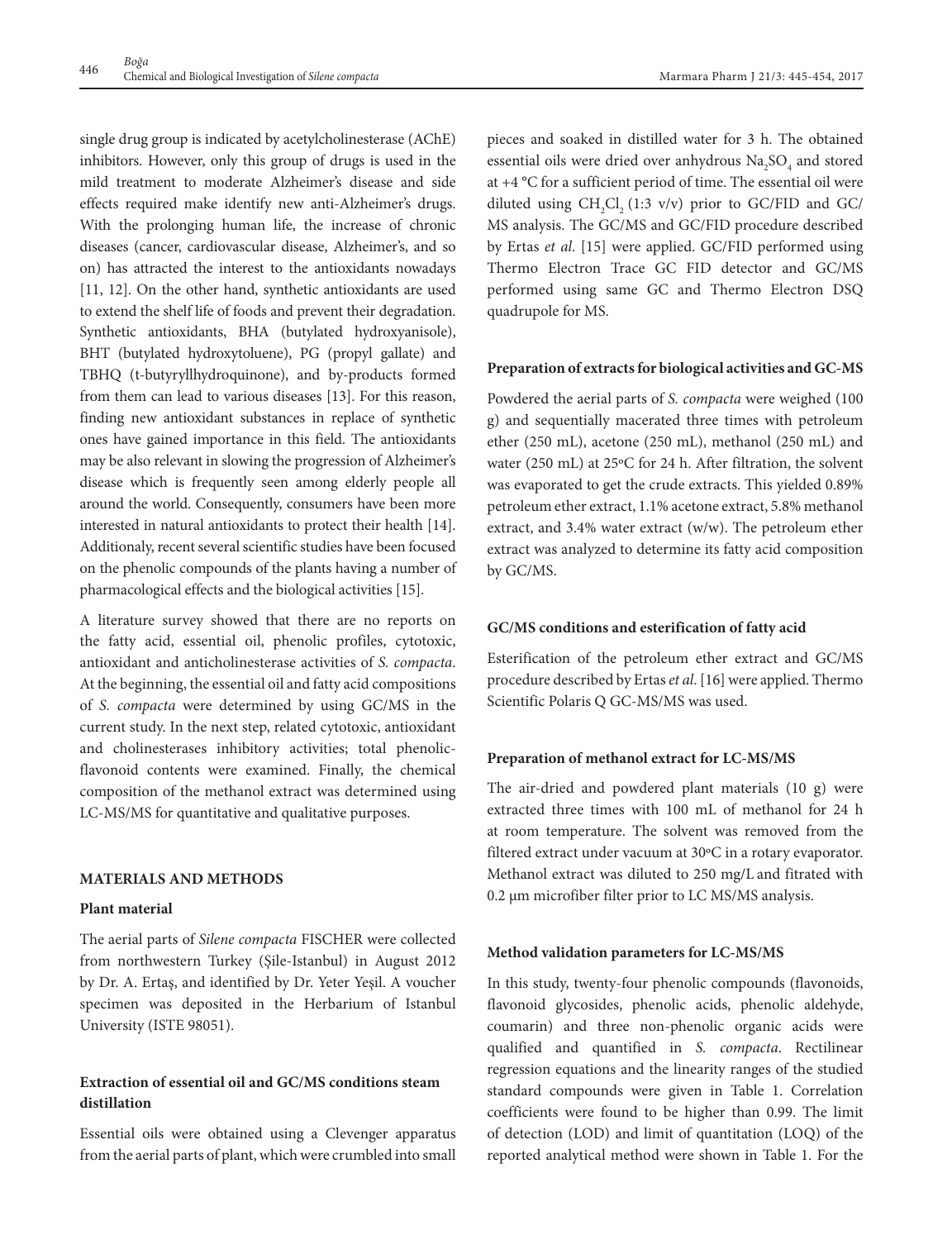studied compounds, LOD ranged from 0.05 to 25.8 µg*/*L and LOQ ranged from 0.17 to 85.9  $\mu$ /L (Table 1). Moreover, the recoveries of the phenolic compounds ranged from 96.9 % to 106.2 % [12, 16].

#### **Determination of total phenolic and flavonoid contents**

Total phenolic and flavonoid contents which were expressed as pyrocatechol and quercetin equivalents, respectively, were determined as reported in the literature [17, 18]. The following equations were used to calculate total phenolic and flavonoid contents of the extracts:

Absorbance = 0.0128 pyrocatechol (μg) + 0.0324 ( $R^2$  = 0.9924) Absorbance = 0.1701 quercetin (μg) - 0.0778 ( $R^2$  = 0.9939)

# **Antioxidant activity of the extracts**

β-Carotene-linoleic acid test system [19], DPPH free radical scavenging activity [20], ABTS cation radical decolorisation [21] and cupric reducing antioxidant capacity (CUPRAC) [22] assays were carried out to determine the antioxidant activity.

#### **Cholinesterases inhibitory activities of the extracts**

A spectrophotometric method developed by Ellman *et al*. [23] was used to indicate the acetyl- and butyryl-cholinesterase inhibitory activities.

#### **Cytotoxic activity**

# **Cell culture**

A549 and L929 fibroblast cells which were stored in liquid nitrogen tank were centrifuged after dissolution. Later, these cells were placed on a 96-well plate after addition of 3 mL (DMEM 10% + fetalbov serum 100%+ containing 1% antibiotics), and incubated under 5%  $\mathrm{CO}_\mathrm{2}$  and at 37°C. When the cells reached sufficient growth, they were discharged with trypsin-EDTA solution, and passaging process was continued.

# **Determination of cytotoxicity by MTT assay**

The MTT assay was performed in accordance with ISO 10993-5 standards. This method is sensitive for cell proliferation measurement that 3-[4,5-dimethylthiazol-2 yl]-2,5-diphenyltetrazolium bromide (MTT) tetrazolium salt is used. MTT is reduced to insoluble formazan dye in water by mitochondrial enzymes associated with metabolic activity. MTT reduction is primarily associated with the glycolytic activity in the cells and depends on the presence of NADH (nicotin amide adenine dinucleotide) and NADPH (nicotinamide adenine dinucleotide phosphate). In the reactions of mitochondria of healty cells or early stages of apoptotic cells, colored formazan crystals constitute with the degredation of the tetrazolium ring which is found in MTT solution by dehydrogenase enzymes in cell mitochondria. The color change which observed in living cells gives the absorbance values in Elisa reader.

L929 fibroblast and A549 cells was cultivated on 96-well plate (10x10<sup>3</sup> cells/well). Cells were incubated for 24 h. Later, previously prepared plant extracts at different concentrations (0-12.5 μg/mL – 25 μg/mL – 50 μg/mL – 100 μg/mL) was applied onto the cells and then incubated for 24 h. The samples were studied 5 times. As a positive control, the medium was only applied onto cells. After 24 h, waste in each well were discarded and 100 μL of medium and 20 μL of MTT solution were added. After 3.5 h incubation at 37°C, 150 μL of MTT solvent was added to wells, and cells were incubated for extra 15 minutes. In order to determine cell viability, absorbance values of plates were recorded by ELISA reader at 570 nm. According to the absorbance values of control group, percentage cell viability was calculated.

#### **Statistical analysis**

The total phenolic-flavonoid contents, antioxidant and anticholinesterase activity assays results were shown as means ± standard deviation. The results were evaluated using an unpaired *t*-test and one way analysis of variance ANOVA. The differences were regarded as statistically significant at *p*   $< 0.05$ .

### **RESULTS AND DISCUSSION**

# **Quantitative analysis of phenolic compounds by LC-MS/ MS**

Several studies are present in literature reporting the use of liquid chromatography electrospray ionization tandem mass spectrometry to perform quantitative analyses of phenolic compounds [12, 14, 24]. Thus, for quantitative purpose, an accurate method on a mass spectrometer equipped with a triple quadrupole analyzer was developed for the analyses of twenty-four phenolic compounds (flavonoids, flavonoid glycosides, phenolic acids, phenolic aldehyde, coumarin)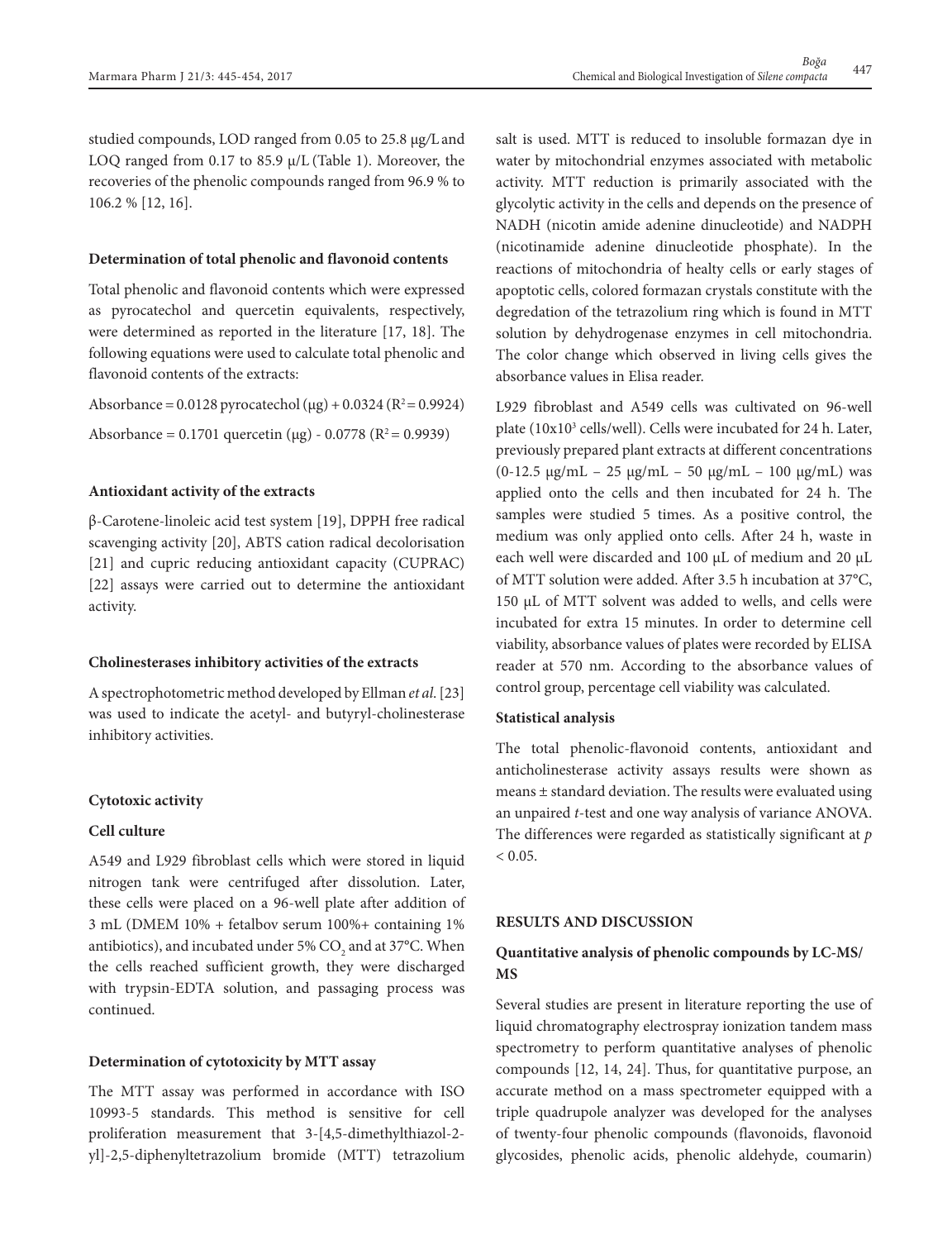and three non-phenolic organic acids in the methanol extract of *S. compacta* methanol extract (SCM). When considered the results of LC-MS/MS in general, rutin  $(2147.97 \pm 107.35$  $\mu$ g/g extract) and hesperidin (1941.64 ± 95.06  $\mu$ g/g extract) were found to be the most abundant compounds in the SCM extract (Table 1 and Figure 1).

Furthermore, vanillin (95.59  $\pm$  4.65 µg/g extract), hyperoside  $(439.40 \pm 21.51 \text{ µg/g extract})$ , luteolin  $(72.46 \pm 4.12 \text{ µg/g})$ extract), kaempferol (34.63  $\pm$  2.11 µg/g extract), apigenin  $(50.43 \pm 2.65 \text{ µg/g extract})$  and chrysin  $(16.74 \pm 0.85 \text{ µg/g})$ extract) were also detected in the SCM extract as flavonoid (Table 1 and Figure 1). Additionally, gallic (22.59  $\pm$  1.13  $\mu$ g/g extract), chlorogenic (151.79  $\pm$  7.40  $\mu$ g/g extract),

protocatechuic (178.10  $\pm$  9.07 µg/g extract), tr-caffeic (only detect), p-coumaric (134.68  $\pm$  6.83 µg/g extract), rosmarinic  $(152.53 \pm 7.44 \,\mu$ g/gextract), 4-OH benzoic  $(50.68 \pm 2.60 \,\mu$ g/g extract) and salicylic acids (41.16  $\pm$  2.05 µg/g extract) were determined in SCM extract as phenolic acids. Also, quinic  $(1744.71 \pm 83.71 \text{ µg/g extract})$ , malic  $(1625.02 \pm 86.12 \text{ µg/g})$ extract) and tr-aconitic acids (462.69  $\pm$  22.84 µg/g extract) were detected and quantified in SCM extract as nonphenolic acids. According to the results of LC-MS/MS, the existence of the most of these compounds was not reported in *Silene* species before. Additionaly, the current study is the first report on the phenolic composition of *S. compacta*. In literature, there are few studies about chemical profile of *Silene* species with HPLC [25].

**Table 1:** Analytical parameters of LC- MS/MS method; Identification and quantification of compounds in methanol extract of *S. compacta* (SCM) by LC-MS/MS.

| no             | Analyte Analytes    | $RT^a$ | Parent ion<br>$(m/z)^b$ | $R^{2c}$ | RSD% <sup>d</sup> | Linearity<br>Range (mg/L) | LOD/LOO<br>$(\mu g/L)^e$ | Recovery $(\% )$ | Quantification<br>(µg analyte/g<br>$extract)$ <sup>f</sup> |
|----------------|---------------------|--------|-------------------------|----------|-------------------|---------------------------|--------------------------|------------------|------------------------------------------------------------|
| 1              | Quinic acid         | 3.36   | 190.95                  | 0.9927   | 0.0388            | 250-10000                 | 22.3 / 74.5              | 103.3            | 1744.71±83.71                                              |
| $\overline{2}$ | Malic acid          | 3.60   | 133.05                  | 0.9975   | 0.1214            | 250-10000                 | 19.2 / 64.1              | 101.4            | 1625.02±86.12                                              |
| 3              | tr-Aconitic acid    | 4.13   | 172.85                  | 0.9933   | 0.3908            | 250-10000                 | 15.6 / 51.9              | 102.8            | 462.69±22.84                                               |
| 4              | Gallic acid         | 4.25   | 169.05                  | 0.9901   | 0.4734            | 25-1000                   | 4.8 / 15.9               | 102.3            | 22.59±1.13                                                 |
| 5              | Chlorogenic acid    | 5.29   | 353                     | 0.9932   | 0.1882            | 250-10000                 | 7.3 / 24.3               | 99.7             | 151.79±7.40                                                |
| 6              | Protocatechuic acid | 5.51   | 152.95                  | 0.9991   | 0.5958            | 100-4000                  | 25.8 / 85.9              | 100.2            | 178.10±9.07                                                |
| 7              | Tannic acid         | 6.30   | 182.95                  | 0.9955   | 0.9075            | 100-4000                  | 10.2 / 34.2              | 97.8             | 39.92±1.99                                                 |
| 8              | tr-caffeic acid     | 7.11   | 178.95                  | 0.9942   | 1.0080            | 25-1000                   | 4.4/14.7                 | 98.6             | $D.$ <sup>g</sup>                                          |
| 9              | Vanillin            | 8.57   | 151.05                  | 0.9995   | 0.4094            | 250-10000                 | 10.1 / 33.7              | 99.2             | 95.59±4.65                                                 |
| 10             | p-Coumaric acid     | 9.17   | 162.95                  | 0.9909   | 1.1358            | 100-4000                  | 15.2 / 50.8              | 98.4             | 134.68±6.83                                                |
| 11             | Rosmarinic acid     | 9.19   | 358.9                   | 0.9992   | 0.5220            | 250-10000                 | 10.4 / 34.8              | 101.7            | 152.53±7.44                                                |
| 12             | Rutin               | 9.67   | 609.1                   | 0.9971   | 0.8146            | 250-10000                 | 17.0 / 56.6              | 102.2            | 2147.97±107.35                                             |
| 13             | Hesperidin          | 9.69   | 611.1                   | 0.9973   | 0.1363            | 250-10000                 | 21.6 / 71.9              | 100.2            | 1941.64±95.06                                              |
| 14             | Hyperoside          | 9.96   | 463.1                   | 0.9549   | 0.2135            | 100-4000                  | 12.4 / 41.4              | 98.5             | 439.40±21.51                                               |
| 15             | 4-OH Benzoic acid   | 11.38  | 136.95                  | 0.9925   | 1.4013            | 25-1000                   | 3.0 / 10.0               | 106.2            | $50.68 \pm 2.60$                                           |
| 16             | Salicylic acid      | 11.39  | 136.95                  | 0.9904   | 0.6619            | 25-1000                   | 4/13.3                   | 106.2            | $41.16 \pm 2.05$                                           |
| 17             | Myricetin           | 11.42  | 317                     | 0.9991   | 2.8247            | 100-4000                  | 9.9 / 32.9               | 106.0            | $N.D.^h$                                                   |
| 18             | Fisetin             | 12.10  | 284.95                  | 0.9988   | 2.4262            | 100-4000                  | 10.7 / 35.6              | 96.9             | N.D.                                                       |
| 19             | Coumarin            | 12.18  | 146.95                  | 0.9924   | 0.4203            | 100-4000                  | 9.1 / 30.4               | 104.4            | N.D.                                                       |
| 20             | Quercetin           | 13.93  | 300.9                   | 0.9995   | 4.3149            | 25-1000                   | 2.0 / 6.8                | 98.9             | N.D.                                                       |
| 21             | Naringenin          | 14.15  | 270.95                  | 0.9956   | 2.0200            | 25-1000                   | 2.6 / 8.8                | 97.0             | N.D.                                                       |
| 22             | Hesperetin          | 14.80  | 300.95                  | 0.9961   | 1.0164            | 25-1000                   | 3.3/11.0                 | 102.4            | N.D.                                                       |
| 23             | Luteolin            | 14.84  | 284.95                  | 0.9992   | 3.9487            | 25-1000                   | 5.8 / 19.4               | 105.4            | 72.46±4.12                                                 |
| 24             | Kaempferol          | 14.85  | 284.95                  | 0.9917   | 0.5885            | 25-1000                   | 2.0 / 6.6                | 99.1             | 34.63±2.11                                                 |
| 25             | Apigenin            | 16.73  | 268.95                  | 0.9954   | 0.6782            | 25-1000                   | 0.1 / 0.3                | 98.9             | $50.43 \pm 2.65$                                           |
| 26             | Rhamnetin           | 18.41  | 314.95                  | 0.9994   | 2.5678            | 25-1000                   | 0.2 / 0.7                | 100.8            | N.D.                                                       |
| 27             | Chrysin             | 20.60  | 253                     | 0.9965   | 1.5530            | 25-1000                   | 0.05 / 0.17              | 102.2            | $16.74 \pm 0.85$                                           |

<sup>a</sup>RT: Retention time, <sup>b</sup>Parent ion (*m/z):* Molecular ions of the standard compounds (mass to charge ratio), <sup>c</sup>R<sup>2</sup>: coefficient of determination,<br><sup>d</sup>RSD: relative standard deviation RSD: relative standard deviation

*ELOD*/LOQ (µg/L): Limit of deteection/Limit of quantification, <sup>f</sup>Values in µg/g (w/w) of plant methanol extract, <sup>g</sup>D: peak observed, concentration is lower than the LOQ but higher than the LOD, <sup>h</sup>N.D: not detected.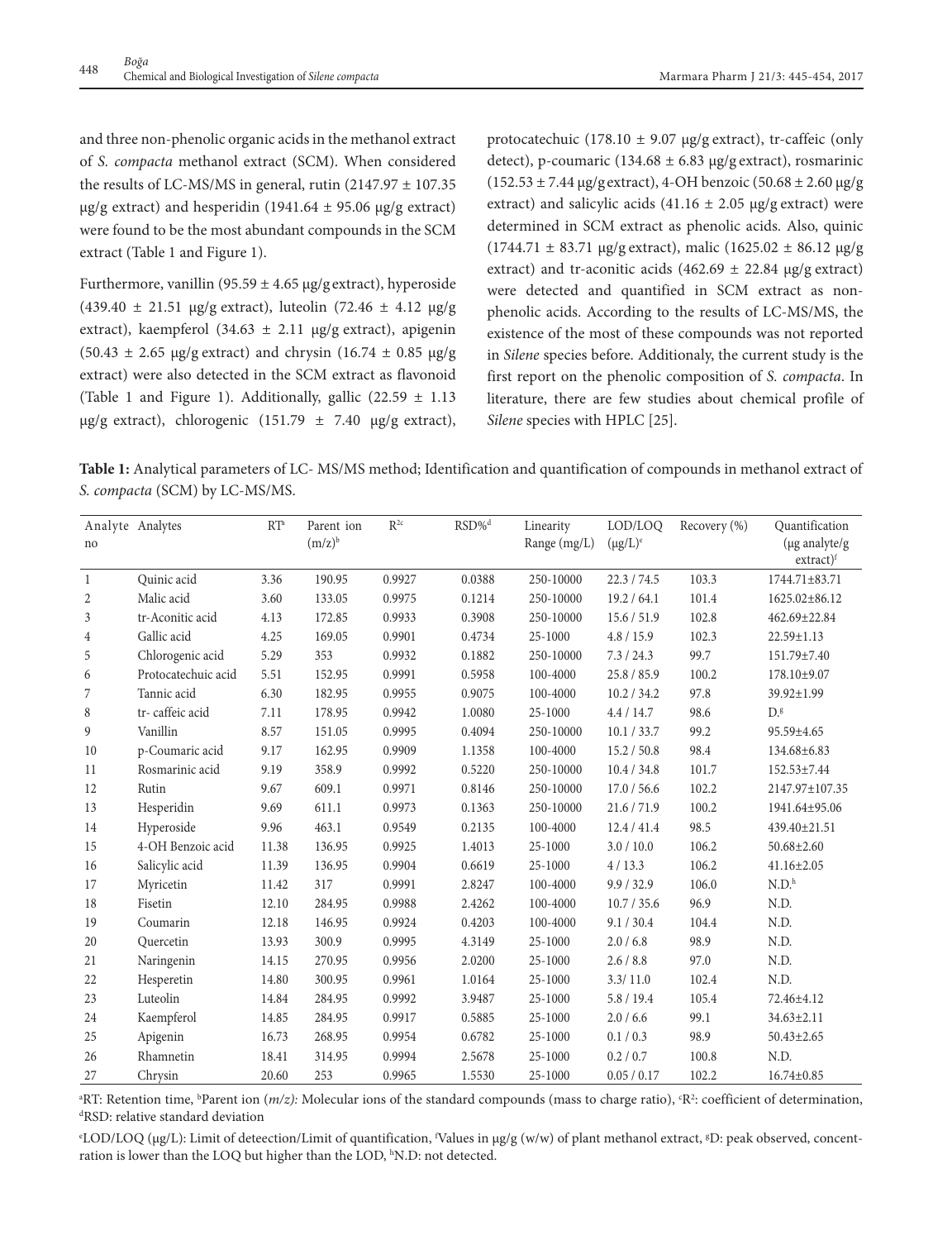

**Figure 1.** LC-MS/MS chromatograms of A: 250 ppb standard mix, B: *S. compacta* methanol extract. 1: Quinic acid, 2: Malic acid, 3: tr-Aconitic acid, 4: Gallic acid, 5: Chlorogenic acid, 6: Protocatechuic acid, 7: Tannic acid, 8: tr- caffeic acid, 9: Vanillin, 10: p-Coumaric acid, 11: Rosmarinic acid, 12: Rutin, 13: Hesperidin, 14: Hyperoside, 15: 4-OH Benzoic acid, 16: Salicylic acid, 17: Myricetin, 18: Fisetin,19: Coumarin, 20: Quercetin, 21: Naringenin, 22: Hesperetin, 23: Luteolin, 24: Kaempferol, 25: Apigenin, 26: Rhamnetin, 27: Chrysin.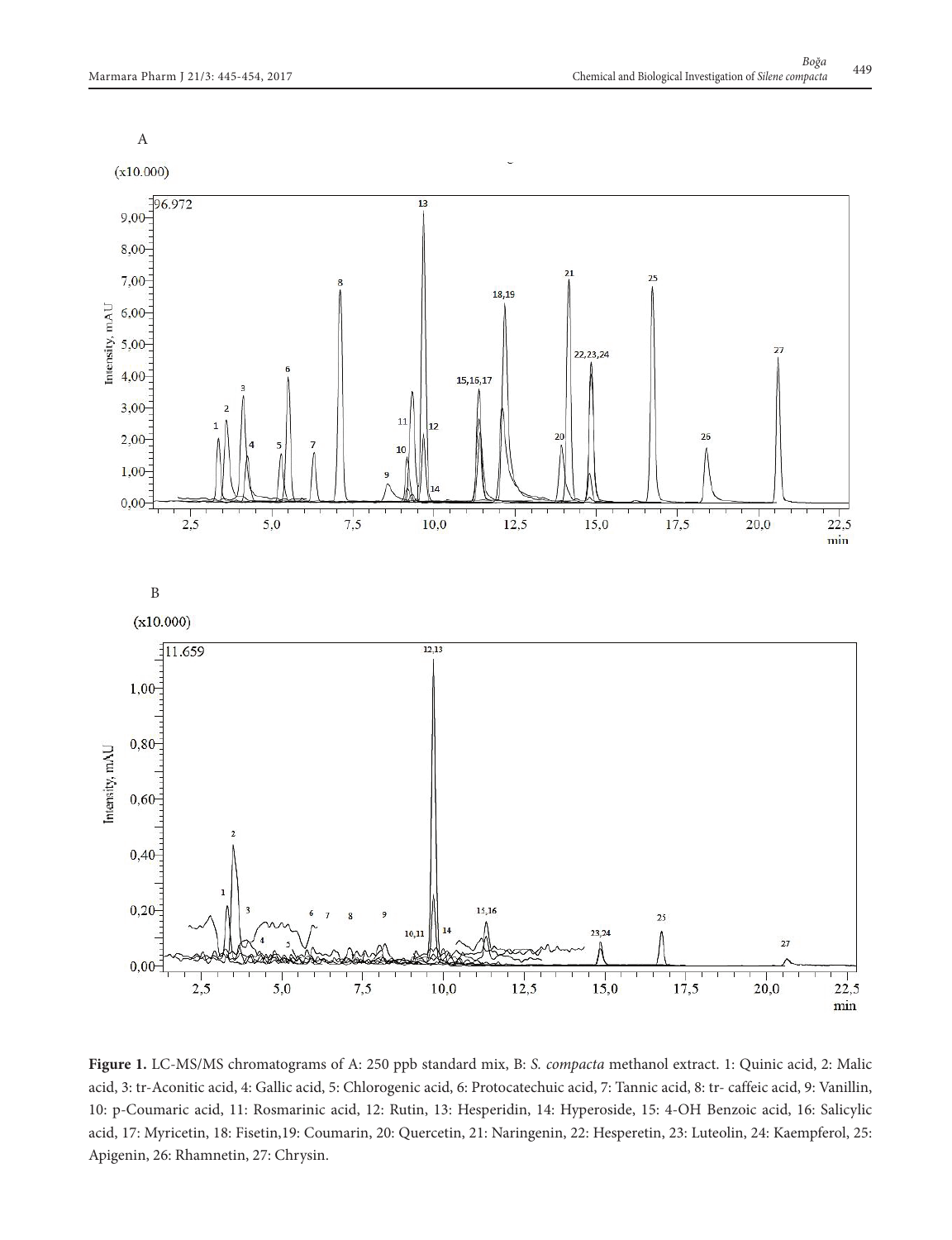# **Essential oil and fatty acid compositions by GC-MS**

The essential oil of *S. compacta* was determined by GC/ MS analysis. 25 components were identified, constituting 96.1% of the total oil. The identified compounds are listed in Table 2. According to the results the main constituents of the essential oil were α-selinene (12.4%), *Z*-8-octadecen-1-ol acetate (10.3%) and terpinolen (7.7%).

As far as our literature survey could ascertain, no report is available for the essential oil composition of *S. compacta*. Therefore, this study could be considered the first report on this topic. There are very few studies on essential oil composition of *Silene* species in the literature. According to a report Vivek *et al.* the main constituents of the essential oil of *S. armeria* were 1-butene (39.20%), methylcyclopropane (21.48%), 2-butene (17.97%) and caryophyllene oxide (7.20%) [10].

The petroleum ether extract of *S. compacta* were determined by GC/MS analysis for fatty acid composition. As shown in Table 3, 14 components were identified, consitituting 99.30 % of the petroleum ether extract. According to the results, a large rate in the amounts of palmitic acid (26.3 %), linoleic acid (17.7 %) and oleic acid (17.1 %) were identified in the extract.

As far as our literature survey could ascertain, no report is available for the fatty acid composition of *S. compacta*. There are few studies on fatty acid composition of *Silene* species in the literature. According to the report of Kucukboyacı *et al.* the main constituents of the fatty acid of *S. vulgaris* and *S. cserei* subsp*. aeoniopsis* were linoleic acid (65.40 %), oleic acid (17.80%) and palmitic acid (8.80%), respectively [9]. According to the report of Mamadalieva *et al. S. barchucia*, *S. viridiflora* and *S. wallichiana* were determined by GC/

| $Rt$ (min) <sup>a</sup> | Constituentsb                    | Composition % | RI <sup>c</sup> |
|-------------------------|----------------------------------|---------------|-----------------|
| 18.98                   | Terpinolen                       | 7.7           | 1086            |
| 24.05                   | 1,3-Di-tertbutyl benzene         | 3.0           | 1249            |
| 29.38                   | Geranyl acetone                  | 2.4           | 1431            |
| 29.47                   | $\beta$ -Farnesene               | 1.5           | 1447            |
| 30.48                   | Valencene                        | 3.3           | 1484            |
| 30.56                   | Germacrene-D                     | 2.2           | 1485            |
| 30.87                   | $\alpha$ -Selinene               | 12.4          | 1498            |
| 31.01                   | $\beta$ -Himachalene             | 1.9           | 1505            |
| 31.42                   | $\beta$ -Cadinene                | 3.0           | 1523            |
| 31.83                   | a-Amorphene                      | 1.9           | 1528            |
| 35.52                   | 2-Methyl heptadecane             | 3.0           | 1746            |
| 36.14                   | Pentadecanol                     | 1.8           | 1778            |
| 36.45                   | Octadecane                       | 2.1           | 1800            |
| 36.74                   | 2-Methyl-1-hexadecanol           | 1.5           | 1890            |
| 36.87                   | 1-Nonadecanol                    | 4.2           | 2156            |
| 38.22                   | Z-14-Octadecen-1-ol acetate      | 1.5           | 2185            |
| 38.34                   | Z-8-Octadecen-1-ol acetate       | 10.3          | 2185            |
| 39.96                   | Heneicosane                      | 4.5           | 2109            |
| 40.13                   | 2,5-Di-tert octyl-p-benzoquinone | 7.5           | 2259            |
| 40.61                   | Arachidic acid                   | 5.8           | 2366            |
| 40.87                   | Tetracosane                      | 4.7           | 2407            |
| 43.30                   | Heptacosane                      | 1.8           | 2700            |
| 43.63                   | 1-Hexacosanol                    | 4.0           | 2852            |
| 44.10                   | Nonacosane                       | 2.4           | 2900            |
| 44.41                   | Ethyl iso-allocholate            | 1.7           | 3094            |
|                         | Total                            | 96.1          |                 |

**Table 2:** Chemical composition of the essential oil from *S. compacta*.

<sup>a</sup>Retention time (as minutes), <sup>b</sup>Compounds listed in order of elution from a HP-5 MS column. A nonpolar Phenomenex DB-5 fused silica column, <sup>c</sup>RI Retention indices (DB-5 column).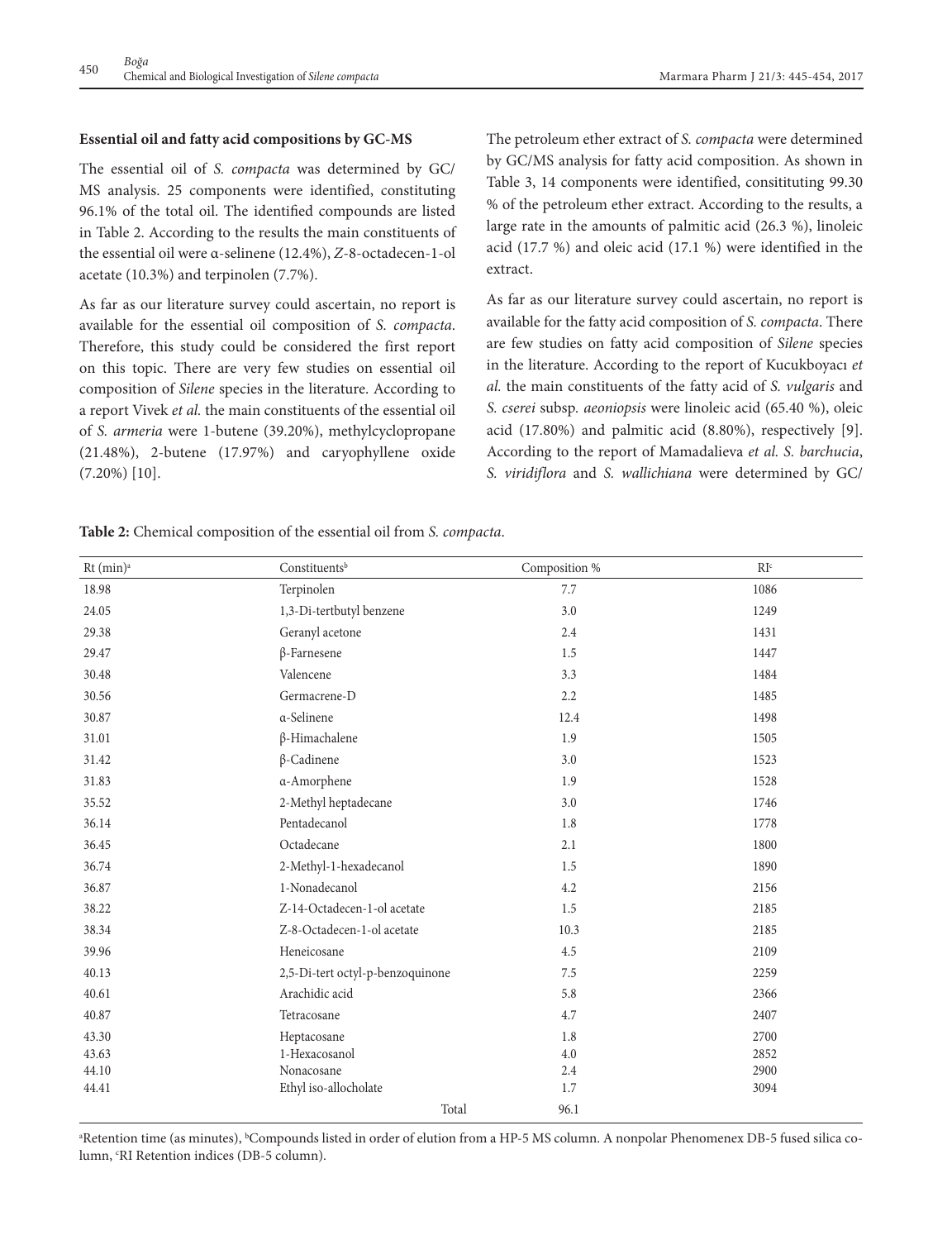| $Rt$ (min) <sup>a</sup> | Constituentsb                  | Composition % |  |
|-------------------------|--------------------------------|---------------|--|
| 12.00                   | Lauric acid, methyl ester      | 1.8           |  |
| 18.60                   | Myristic acid, methyl ester    | 4.5           |  |
| 24.94                   | Palmitoleic acid, methyl ester | 0.2           |  |
| 25.27                   | Palmitic acid, methyl ester    | 26.3          |  |
| 28.47                   | Margaric acid, methyl ester    | 1.0           |  |
| 29.75                   | Phytol                         | 1.2           |  |
| 30.64                   | Linoleic acid, methyl ester    | 17.7          |  |
| 30.77                   | Oleic acid, methyl ester       | 17.1          |  |
| 30.86                   | Linolenic acid, methyl ester   | 10.8          |  |
| 31.54                   | Stearic acid, methyl ester     | 5.1           |  |
| 36.23                   | Nonacosanol                    | 6.1           |  |
| 37.38                   | Arachidic acid, methyl ester   | 3.2           |  |
| 39.36                   | Docosane                       | 0.7           |  |
| 43.82                   | Behenic acid, methyl ester     | 3.6           |  |
|                         | Total                          | 99.3          |  |

**Table 3:** GC-MS Analysis of the petroleum ether extract of *S. compacta*.

<sup>a</sup>Retention time (as minutes), <sup>b</sup>Compounds listed in order of elution from a HP-5 MS column. A nonpolar Phenomenex DB-5 fused silica column.

MS analysis for fatty acid composition [8]. According to this report, the main components were determined as linolenic (25.00, 32.80, 15.50%), palmitic acid (18.50, 24.70, 26.60%) and linoleic acid (11.00, 18.80, 22.50%), respectively. Consequently, when the results of current study and previous studies in literature were examined together, it could be concluded that the unsaturated fatty acid content of *Silene* species were higher than their saturated fatty acid content.

# **Total phenolic-flavonoid contents and antioxidant activity**

Total phenolic and flavonoid contents of the extracts were also determined as pyrocatechol (PEs) and quercetin (QEs) equivalents, respectively (Table 4). The phenolic and flavonoid contents of the methanol (SCM) extract are higher than those of the petroleum ether (SCP), acetone (SCA) and water (SCW) extracts. The total phenolic and flavonoid content of the SCM extract was characterized as the richest among all  $(108.94 \pm 2.68 \text{ µg/Pes mg extract and } 55.88 \pm 0.15$ μg/Qes mg extract, respectively).

The petroleum ether, acetone, methanol and water extracts prepared from the aerial parts of *S. compacta* were screened for their possible antioxidant activity by using four complementary methods, namely the amount of β-carotene bleaching, DPPH free radical scavenging, ABTS cation radical decolorisation assays and Cupric reducing antioxidant capacity assays.

As seen in Table 4, while the SCM extract showed good lipid peroxidation activity (IC<sub>co</sub>: 26.37  $\pm$  0.88 μg/mL) in β-carotene bleaching method, the SCP, SCA and SCW extracts exhibited moderate lipid peroxidation activity  $(IC_{0.0}: 52.45 \pm 1.21, 42.91)$  $\pm$  0.72 and 41.94  $\pm$  1.12 µg/mL, respectively). As it can be observed in Table 4, the SCM extract showed good activity  $(IC_{\epsilon_{0}}: 56.78 \pm 2.12 \text{ µg/mL})$  in DPPH free radical scavenging method. Besides, the SCP, SCA and SCW extracts showed weak activity in DPPH free radical scavenging method.

As shown in Table 4, the SCP, SCA, SCM and SCW extracts showed the following  $IC_{50}$  values in ABTS cation radical scavenging assay, 118.18 ± 2.19, 57.78 ± 1.19, 16.91 ± 0.66 and  $55.45 \pm 2.18$  µg/mL, respectively. Particularly, the SCM extract indicate strong activity in ABTS cation radical scavenging assay. The SCM extract and α-tocopherol exhibited 1.71 and 1.60 absorbance values in CUPRAC at 100 µg/mL, respectively. The other tested extracts showed weak activity in CUPRAC (Data not shown).

Generally speaking, after examining the antioxidant properties of the four extracts, the SCM extract showed the highest activity among the studied methods. The high antioxidant activity of SCM extract might be stemmed from high total phenolic content or high rutin amount that is known with its high antioxidant capacity.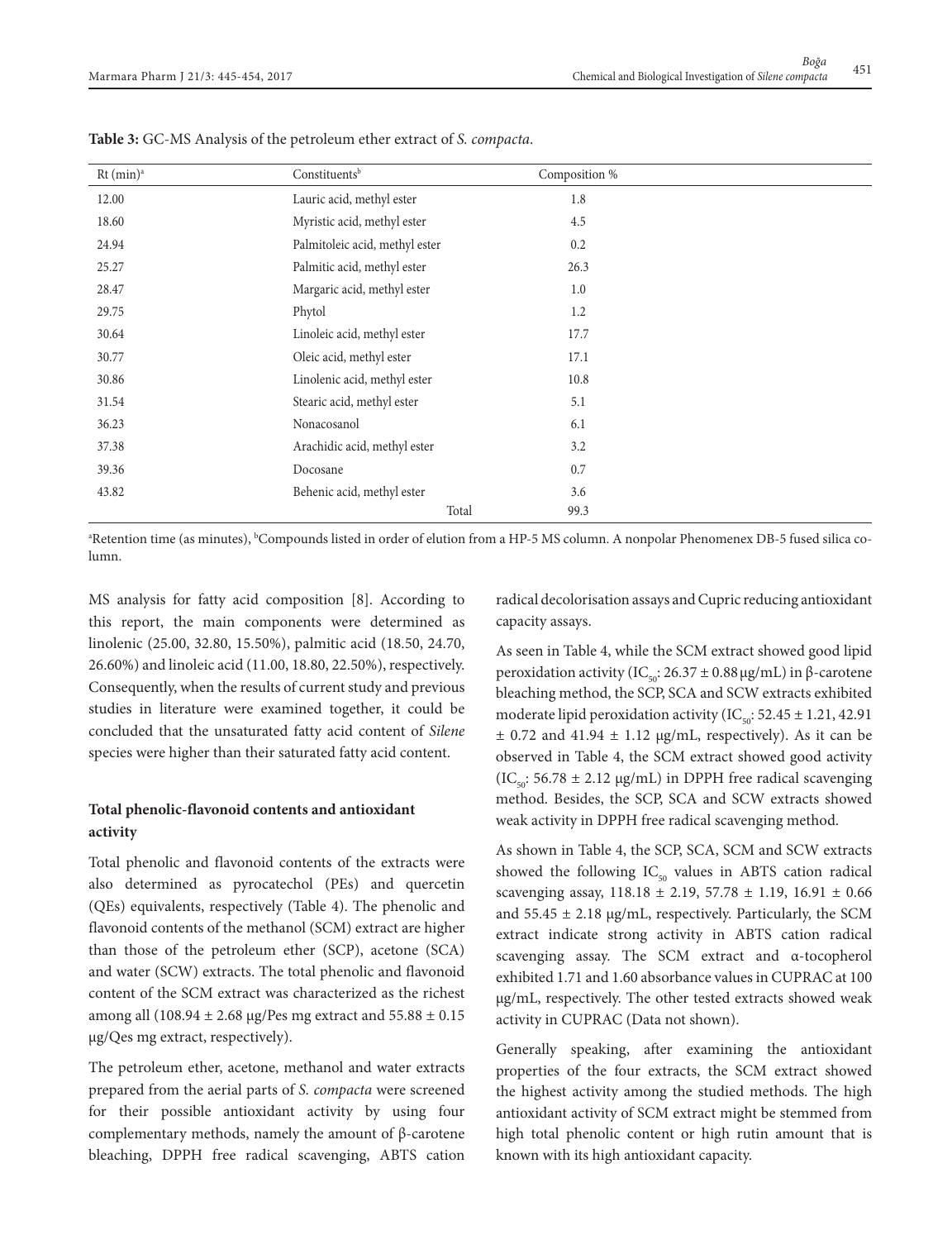| Samples                    | Inhibition %<br>against AChE  | Inhibition %<br>against BChE  | Phenolic content<br>$(\mu$ g PEs/mg<br>$extract)^{\alpha}$ | Flavonoid content<br>$(\mu g$ QEs/mg<br>extract) $\beta$ | Lipid<br>Peroxidation         | $IC_{50} (\mu g/mL)$<br>DPPH Free<br>Radical | <b>ABTS</b> Cation<br>Radical |
|----------------------------|-------------------------------|-------------------------------|------------------------------------------------------------|----------------------------------------------------------|-------------------------------|----------------------------------------------|-------------------------------|
| <b>SCP</b>                 | $86.03 \pm 2.10$ <sup>a</sup> | $28.65 \pm 1.2^a$             | $59.61 \pm 3.74$ <sup>a</sup>                              | $27.61 \pm 0.41$ <sup>a</sup>                            | $52.45 \pm 1.21$ <sup>a</sup> | $141.45 \pm 2.19^a$                          | $118.18 \pm 2.19^a$           |
| <b>SCA</b>                 | $75.21 \pm 0.73^b$            | $37.65 \pm 3.2^b$             | $84.14 \pm 2.22^b$                                         | $47.23 \pm 0.14^b$                                       | $42.91 \pm 0.72^b$            | $155.83 \pm 3.69^{\rm b}$                    | $57.78 \pm 1.19^b$            |
| <b>SCM</b>                 | $93.75 \pm 1.32$              | $84.43 \pm 1.52c$             | $108.94 \pm 2.68$ <sup>c</sup>                             | $55.88 \pm 0.15c$                                        | $26.37 \pm 0.88$ <sup>c</sup> | $56.78 \pm 2.12$ <sup>c</sup>                | $16.91 \pm 0.66$ <sup>c</sup> |
| <b>SCW</b>                 | $65.47 \pm 0.57$ <sup>d</sup> | $55.12 \pm 2.44$ <sup>d</sup> | $72.56 \pm 0.06^{\mathrm{d}}$                              | $47.16 \pm 0.09^{\rm b}$                                 | $41.94 \pm 1.12^b$            | $128.98 \pm 1.91$ <sup>d</sup>               | $55.45 \pm 2.18^b$            |
| Galantamine <sup>†</sup>   | $85.55 \pm 0.55^{\text{a}}$   | $79.22 \pm 1.22$ <sup>e</sup> |                                                            |                                                          |                               |                                              |                               |
| $\alpha$ -TOC <sup>+</sup> |                               |                               | ٠                                                          |                                                          | $11.45 \pm 0.45$ <sup>d</sup> | $19.09 \pm 0.11$ <sup>e</sup>                | $9.92 \pm 0.17$ <sup>d</sup>  |
| $BHT^{\dagger}$            | $\overline{\phantom{a}}$      | $\overline{\phantom{a}}$      | $\overline{\phantom{a}}$                                   |                                                          | $8.41 \pm 0.31$ <sup>e</sup>  | $48.64 \pm 0.06$ <sup>f</sup>                | $10.90 \pm 0.16$ <sup>e</sup> |

Table 4: Antioxidant activity\* , total phenolic-flavonoid contents\* and anticholinesterase activity (200 µg/mL) \* of *S. compacta* extracts, BHT, α-TOC and galantamine.

\* Values expressed are means ± SEM of three parallel measurements (*p*<0.05), † Standard drug, α PEs, pyrocatechol equivalents (y=0.0128x + 0.0324 R²=0.9924), ♭QEs, quercetin equivalents (y=0.1701x – 0.0778 R²=0.9939).

#### **Cholinesterases inhibitory activities**

As shown in Table 4, the SCM extract exhibited strong cholinesterases inhibitory activities, and this extract indicated higher inhibitory effect against acetyl- and butyrylcholinesterase enzymes (93.75±1.23 and 84.43±1.52% inhibition, respectively) than the reference compound, galantamine, at 200 µg/mL.

To the best of our knowledge, there is not any reports on the cholinesterases inhibitory activities of *Silene* species. Taking into account that our results were higher than galanthamine and there has been no such study on *Silene* species, the cholinesterases inhibitory activities results of *S. compacta* will be important data in this field.

## **Cytotoxicity activity**

MTT assay was used to determine cell viability. Only the medium was applied for control group. Figure 2 shows viability of L929 fibroblast cells and Figure 3 cell viability of A549. In the control group there were no toxicity. Generally



**Figure 2.** L929 Cytotoxic activity of *S. compacta* extracts.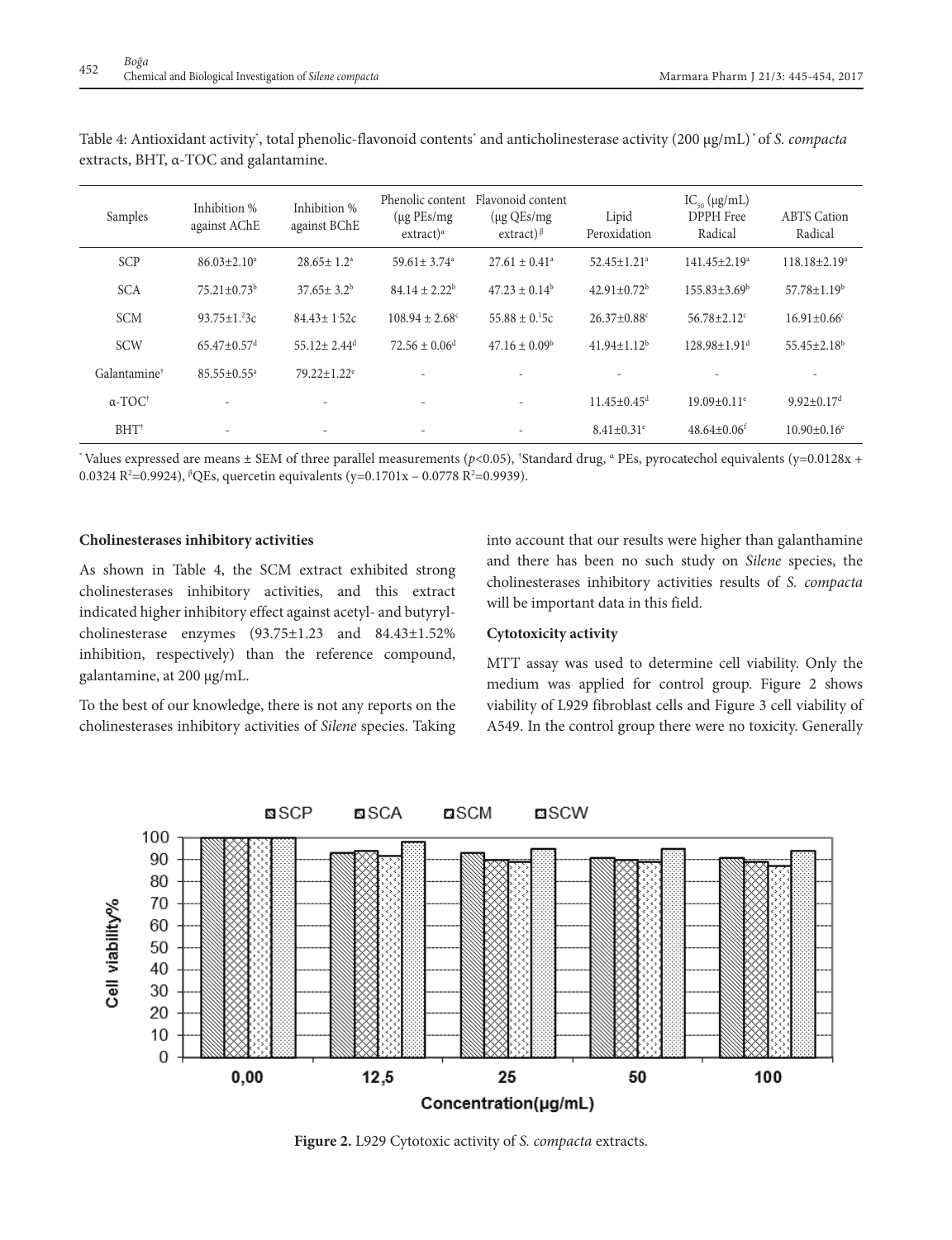

**Figure 3.** A549 Cytotoxic activity of *S. compacta* extracts.

at all concentration, the highest cytotoxic effect was found in SCM extract applied to A549 cells. The highest effect has shown by SCM extract at 25 µg/mL concentration (74% viability). In addition, when SCM extract applied to L959 fibroblast cells in the same concentration (25 µg/mL), SCM extract has shown high nontoxic effect (89% viability).

It is concluded that the report represents the first study on chemical composition and biological activities of *S. compacta. Silene* species possess mainly triterpene saponins and ecdysteroids [4, 5]. Although there are a lot of studies in this area, there are few studies on their phenolic contents. Thus, the phenolic content of *Silene compacta* might be a valuable data in this field. While the methanol extract displayed a good level of antioxidant properties in four tested methods, the present study concluded that this extract showed very strong cholinesterases inhibitory activities. Further phytochemical and biological studies are needed to characterize the active constituents of *S. compacta*.

*Silene compacta* **(Fischer) Ekstrelerinin Kimyasal İçerikleri, Sitotoksik, Antioksidan ve Kolinesteraz İnhibitor Aktiviteleri**

# **ÖZ**

*Silene* türleri Türkiye'de halk arasında mesane ve safra yolları infüzyonunda kullanılmaktadır.

*Silene* türleri Avrupa ve Anadolu'da yiyecek olarak tüketilmektedir. Bu çalışmada *Silene compacta* Fischer (SC) bitkisinin fenolik, yağ asidi ve uçucu yağ kompozisyonları ile sitotoksik, antioksidan ve antikolinesteraz aktiviteleri, toplam fenolik ve flavonoid içerikleri çalışılmıştır. Uçucu yağ ve yağ asidi bileşenleri GC-MS cihazı ile belirlendi. Metanol ekstresinin kimyasal bileşimi kalitatif ve kantitatif olarak LC-MS/MS cihazı ile belirlendi. Uçucu yağ ve yağ asidinin ana bileşenleri sırasıyla α-selinen (%12.4) ve palmitik asit (%26.3) olarak belirlendi. Çalışılan dört antioksidan test yöntemlerinde aktif olan methanol ekstresi çok güçlü antikolinesteraz enzim inhibisyon aktivitesi göstermiştir. Aynı zamanda methanol ekstresinin A549 hücre serilerine karşı en yüksek sitotoksik etkiyi gösterdiği belirlenmiştir. Metanol ekstresinin LC-MS/MS analizi sonucuna göre ana bileşenleri hesperidin, rutin, kuinik asit ve malik asit olarak belirlenmiştir.

**Anahtar kelimeler:** *Silene compacta*, LC-MS/MS, Yağ asidi, uçucu yağ, antikolinesteraz, antioksidan, sitotoksisite.